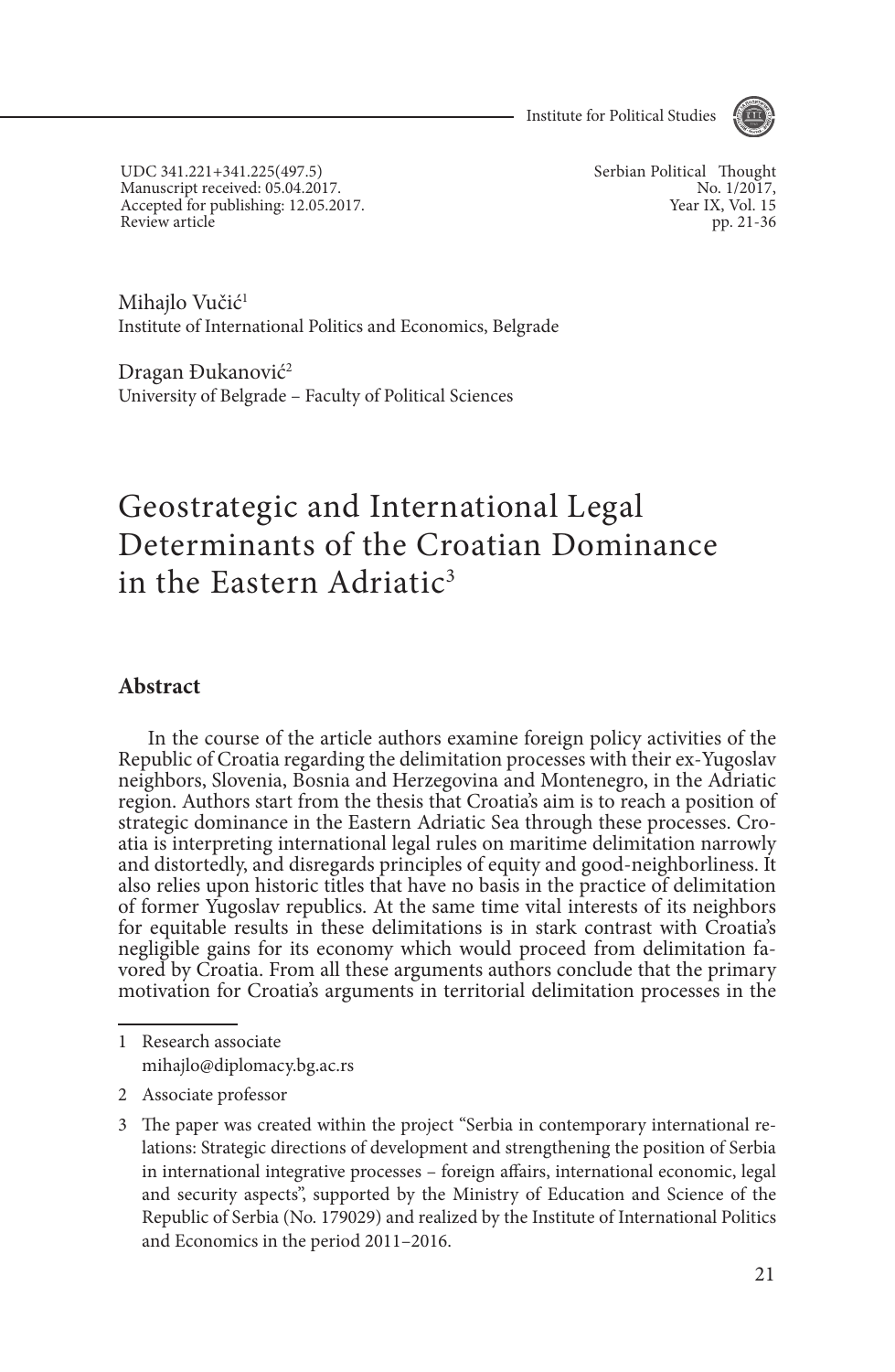Eastern Adriatic region is not the preservation of equitable application of international law principles, the preservation of good relations with neighbors or the status quo in view of wider integration processes, but a wi tion of geostrategic dominance through comparative weakening of geostrategic positions of its respective neighbors.

**Key words**: Eastern Adriatic, Croatia, geopolitics, delimitation, territory.

### **Introduction**

South Slavs have settled the Adriatic coast right from the start of their migrations towards Balkan peninsula (Matvejević 2007: 83-84). Probably the most important part of the Eastern Adriatic was settled by Croats, from the Istrian peninsula in the north to Boka Kotorska in the south. Special status of the Republic of Dubrovnik (1358–1808), together with its centuries long vitality represented the only state structure of some South Slavic people on the Eastern Adriatic coast. Slovenians, on the other hand, were preponderously settled on fringes of Panonian depression, as well as in the south base of Julian Alps (Ibid: 83). They settled some neighbouring zones of city of Trieste and other coastal settlements of Trieste bay (Ibid: 207-208). In the southern part of this region the historic Principality of Montenegro succeeded in gaining a very narrow access to sea (1878), which was rather widened after the Second World War from the mouth of river Sutorina to the settlement of Spič (Andrijašević 2015: 181–182; 317–325).

The breakup of former Socialist Federal Republic of Yugoslavia (SFRY), which started in 1991, ended with the fact that former coast that belonged to this country was divided between newly created states, however lacking a final and formal settlement of maritime delimitation (Dimitrijević 2003: 367). It is worth mentioning that during the past century a fierce diplomatic battle was fought over the city of Trieste, which is situated at the peak of Easten Adriatic, since this harbour was historicaly essential for a large part of Central Europe and represented an important maritime transport hub for Austria, Hungary, Czechia, Slovakia and other states (Vukas 2007: 1017–1065). Long period of delimitation between Italy and SFRY has ended with the Osim agreement of 1975. that finally settled a border between two countries, thus Republic of Slovenia and Republic of Croatia succeeded this border with the breakup of Yugoslav state.

Croatia received in accordance with mutual administrative borders in SFRY 5.835 km of Adriatic coast and Slovenia 47 km. Bosnia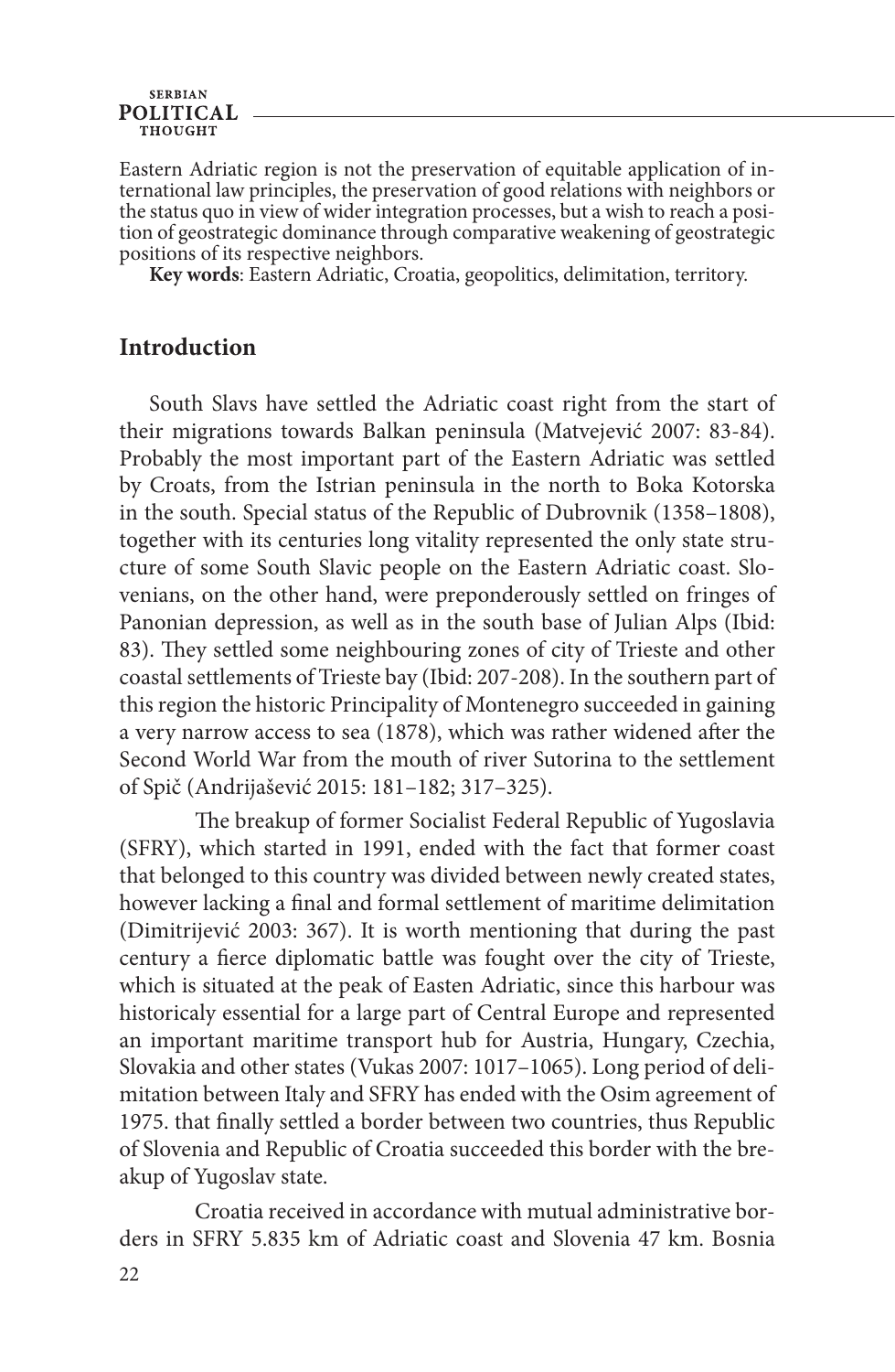and Herzegovina received the narrowest access to Adriatic sea of only 21 km in the Maloston bay. Montenegrin coast, on the other hand, has 293 km and its southern borders with Albania were agreed upon back in the time of Kingdom of Yugoslavia. However, over last two and a half decades it is evident that Republic of Croatia tends to keep the maritime delimitation issues active towards its "new" neigbours in the Adriatic – Republic of Slovenia, Bosnia and Herzegovina and Montenegro – with the aim to preserve its more than "sovereign" dominance on its eastern coast. In that regard, principles of public international law are put forward sometimes (as is case with Slovenia), while often historical argumentation is relied upon as well (Bosnia and Herzegovina and Montenegro) (Kulović 2016: 14-20).

## **Delimitation Problems between Slovenia and Croatia: Case of Piran Bay**

Not before the proclamation of independence of Slovenia and Croatia in 1991. has emerged the issue of their delimitation in the Adriatic sea, that is in the region of Piran bay. Let us be reminded that after the breakup of Yugoslavia former administrative borders were recognized as international based on the principle of *uti possidetis iuris* (Conference on Yugoslavia 1992), however only land ones. The issue of maritime border with Croatia is important for Slovenia which, due to narrow access to Adriatic Sea, has an additionally difficult position due to previously arranged border with Italy, defined by Osim agreement  $(1975)$ ,<sup>4</sup> under which Slovenian territorial waters do not have direct access to High seas. The disputed maritime border area – Piran bay, is situated in the northernmost part of Adriatic Sea and is a part of Trieste bay, between the Savudrian peninsula and City of Piran peninsula, known also as the Cape of Madona.

Slovenia is backed by rather strong arguments. It has factual sovereignty in the best part of the Bay,<sup>5</sup> and relies upon established inter-

<sup>4</sup> At the Peace conference in Paris, 1947, Free territory of Trieste was established and later divided between Italy and SFRY (London memorandum of 1954.) Borders were settled at land, but not at sea, which was later achieved by the mentioned agreement.

<sup>5</sup> Slovenia effectively discharges economic and police control in the whole Bay since the entry into force of Osim agreement and it has continued to do that after the independence, continuously protesting any interference on the part of Croatian authorities.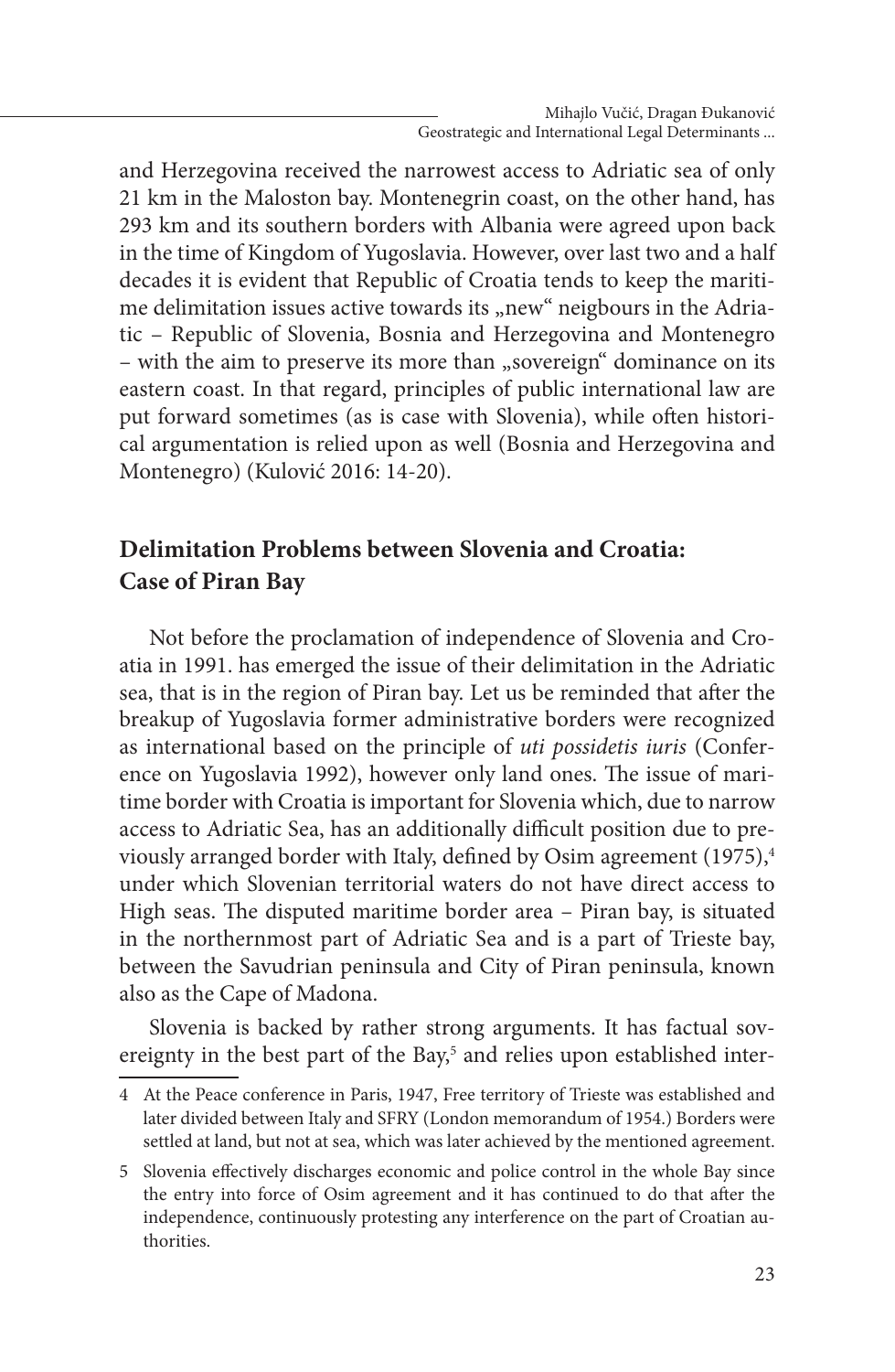national jurisprudence of maritime delimitation that tells us maritime borders should be defined according to equitable principles with regard to all relevant factors.<sup>6</sup> Backing Slovenia is also UN Convention on the Law of the Sea (1982), which in Article 15 states that the equidistance rule should not be applied if due to historic title or other special circumstances it is necessary to delimit territorial sea of two states in a different way (Degan 2011: 625).<sup>7</sup> Slovenia states the historical presence of Slovenians in the region of Savudrian peninsula which is effectively controlled by Croatia. In regard to High seas connection, Slovenia demands a creation of a corridor with the High seas status, 3.6 km wide, 46 km2 in size, which would cut through Croatian territorial sea, but would keep Croatian maritime border with Italy. It is of note that under the 2001 agreement of two prime ministers, Ivica Račan and Janez Drnovšek, Croatia released to Slovenia 80% of territory of the Bay, enabled the direct access to High seas of Slovenian territory and disregarded the equidistant rule, on which it previously insisted (Avbelj, Černič 2007: 5). Under the equidistance rule, Slovenian territorial sea would stay enclosed between Croatian and Italian territorial sea. However, although the signature of prime minister on the international treaty is a sign of State's will to be bound by the treaty,<sup>8</sup> nationalist majority in Croatian parliament later denied to ratify the treaty so it could not enter into force (Avbelj, Černič 2007: 6-7).

Generally Croatia has so far in this dispute behaved controversially and erratically. We have already mentioned that the crux of Croatian argument is the need to apply the principle of equidistance (median) line.<sup>9</sup> Croatian legal doctrine points that Article 15 of the UNCLOS must be interpreted so that historical title and other special circumstances are

8 Article 12 of Vienna Convention on the Law of Treaties of 1969.

<sup>6</sup> In the *North Sea Continental Shelf* case ICJ has stated that customary law of continental shelves delimitation requires the application of equitable principles and taking into consideration all relevant factors, *North Sea Continental Shelf* (F.R.G. v. Den./F.R.G. v. Neth.), Judgment, 1969 I.C.J. 3, 53, para.101(C)(1). ICJ has confirmed this stance in all its future cases, see *Continental Shelf (Tunis. v. Libya)*, Judgment, 1982 I.C.J. 18, 41, para. 32; *Continental Shelf (Libya v.Malta)*, Judgment, 1985 I.C.J. 13, 22, paras. 17, 44– 45, 57–58.

<sup>7</sup> Both countries are signatories of this Convention, and Article 15 is regarded as general customary law.

<sup>9</sup> This argument was firstly put forward in the Declaration on the inter-state relations between the Republic of Croatia and Republic of Slovenia adopted by Croatian assembly in 1999, *Narodne novine*, no. 32/99, pp. 1089–90.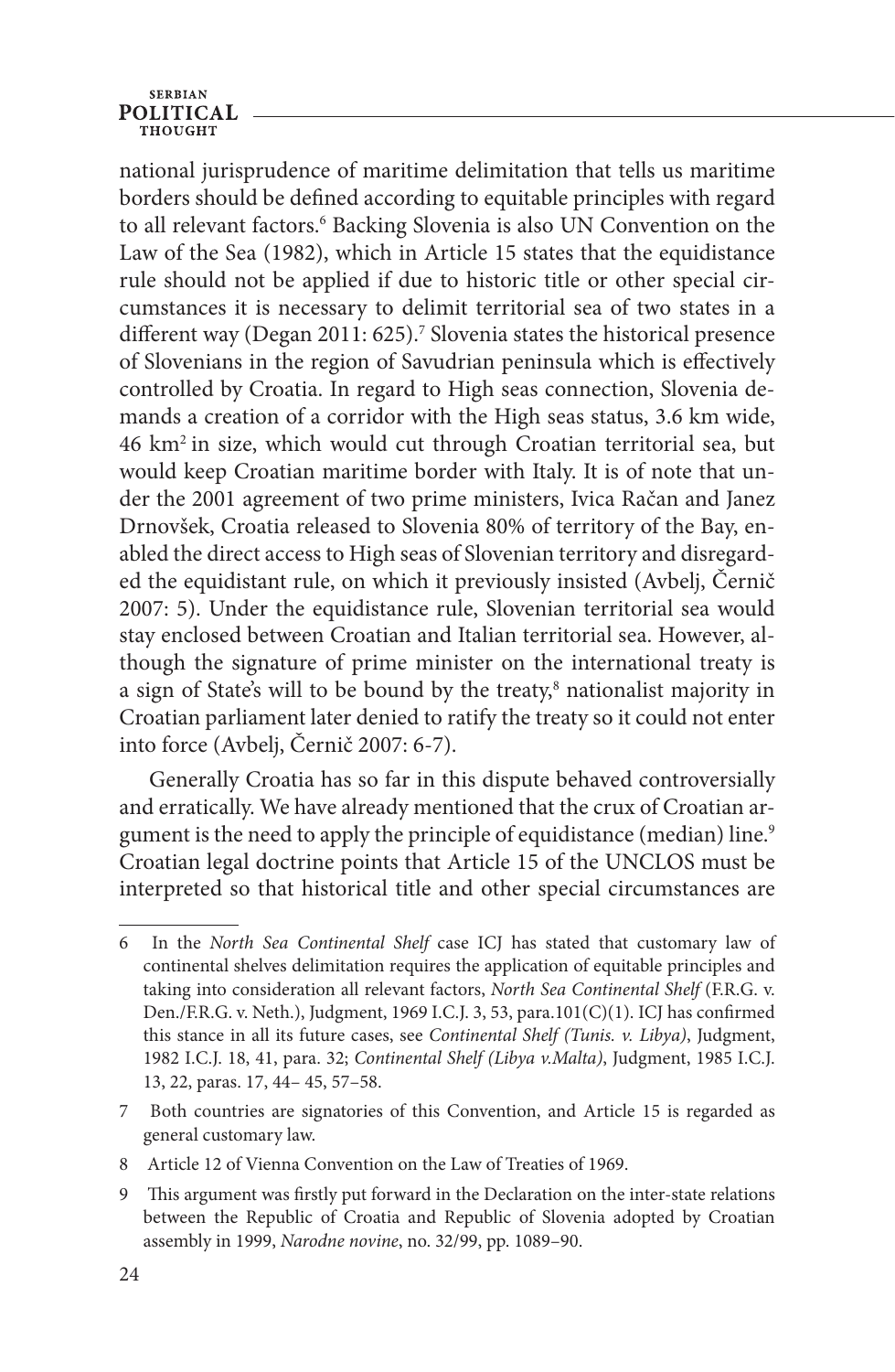just an exception to the general median line rule which must be narrowly construed, so that the burden of proof of special circumstances is on the side which claims their relevance (Turkalj 2015: 12-13). This argument is partially supported in international legal doctrine (Caflisch 1997: 300-301), however international jurisprudence interprets Article 15 as an integral norm, in which median line is a primary mode of dispute settlement, while historical title and special circumstances work as mitigating factors of inequitable solutions which the strict application of median line on every single case might produce.<sup>10</sup> We can find arguments in practice that the existence of special circumstances is a question of law which must be taken into account by the acting tribunal *proprio motu*. 11

It is interesting that notwithstanding precedent practice which did not fare well for it, Croatia decided to create an arbitration agreement with Slovenia, which gave the arbitration power to delimit border on the sea and land between two countries, Slovenian connection to High seas and the regime for the use of relevant maritime areas, on the basis of rules and principles of international law, equity and good neighborliness principle.<sup>12</sup> How much was important for Croatia to secure a judgment which would not give direct access to High seas to Slovenia is visible from the Declaration accompanying the Arbitration agreement, which two states submitted together with the Agreement to the Presidency of the European Council and United States, in which is read that none in the current agreement can be interpreted as Croatian acceptance of Slovenian request for direct territorial contact with the High seas. The practice of the Permanent court of Arbitration is not to publish case materials lacking the agreement of parties to the contrary, so we do not know which legal arguments Croatia has so far put forward in this proceedings.13 In any case this proceeding was seriously harmed

- 11 *English Channel Arbitration (France v. UK), International Legal Materials,* no. 18, 1979, p. 397.
- 12 See Articles 3 and 4 of Croatian law ratifying the Arbitration agreement, *Narodne novine,* 12/2009.
- 13 If Croatian legal doctrine, which is in large measure in unison over this topic is any indication, some very creative interpretations could be found there. Thus Turkalj

<sup>10</sup> Thus the ICJ in the *Continental Shelf (Libya v.Malta)* case states that median line is not the only method of this type of dispute settlement, what is more it does not enjoy any primacy over other methods. In every single case, it must be proven that median line method has led to the equitable solution, *Continental Shelf (Libya v.Malta)*, Judgment, 1985 I.C.J. 13, 47, para. 63.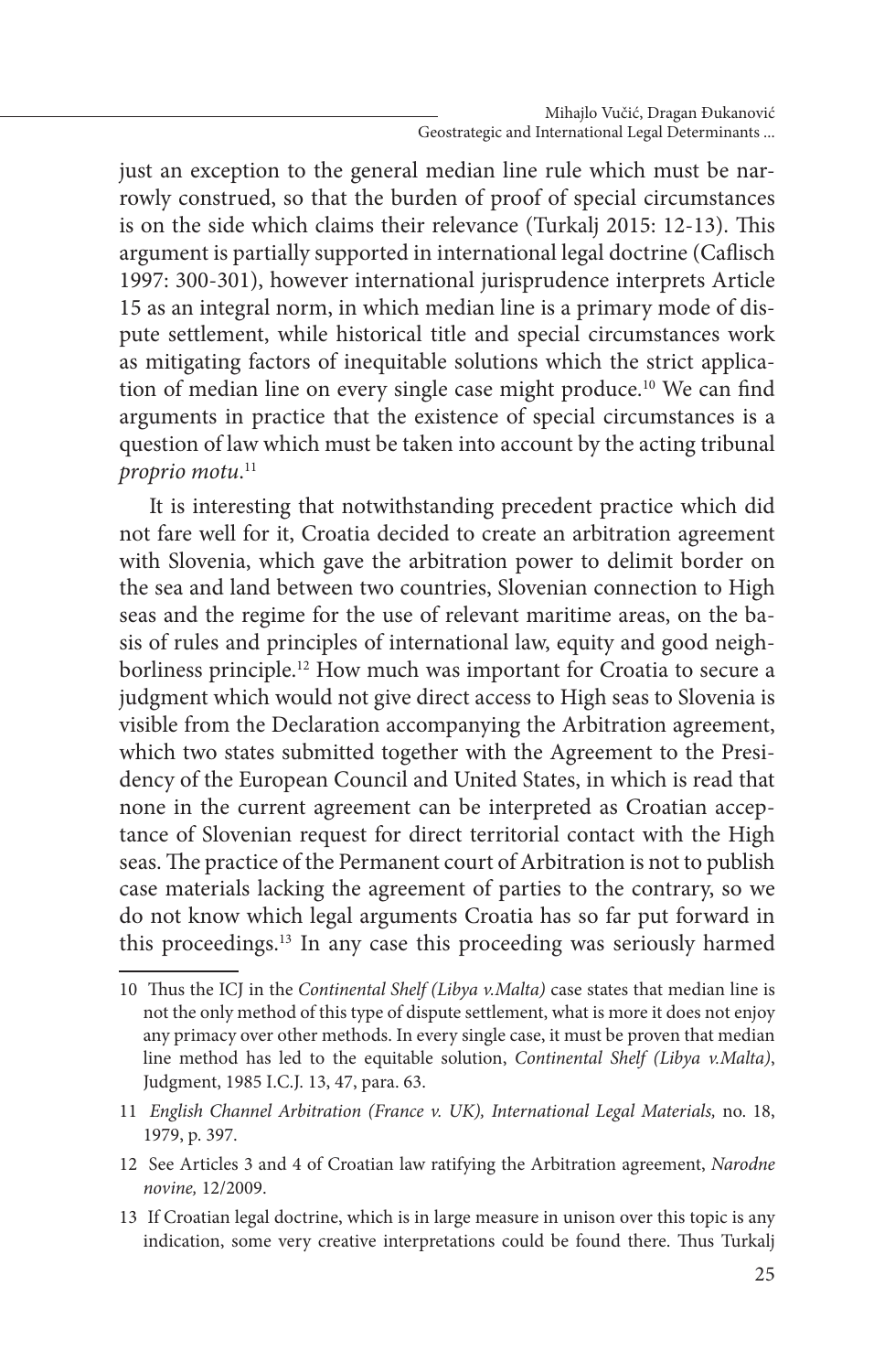by doubts in the impartiality of Slovenian arbitrator, which eventually proved true (Veljković, 2015).<sup>14</sup> Compromised member resigned therefore on 23 July 2015 (PCA, 2015).

However, Croatian reaction was to unilaterally end the application of Arbitration agreement and to inform by a diplomatic note Slovenia on this fact (Vlada RH, 2015; MVEP RH, 2015). In the meantime, on 25 September 2015, President of the Arbitration tribunal designated two new arbitrators, since Budislav Vukas, arbitrator nominated by Croatia, also resigned. Designation of new members was deemed as irrelevant for Croatia according to its minister of foreign affairs Vesna Pusić, who said that "this proceeding is too contaminated to bring about any decision", and at the same time professed Croatian willingness to negotiate alternative modes of border dispute settlement (MVEP RH: 2015b). Croatia opines that the harm to Tribunal's impartiality represented a breach by Slovenia of a material provision of Arbitration agreement in essential way, which under Article 60(1) of Vienna Convention on the Law of Treaties gives Croatia to unilaterally terminate the treaty. However, this Croatian position is unjustified, as is proven logically by the Tribunal in its Partial award on the continuance of proceedings (PCA, 2016). Tribunal states that there is no reason to doubt that the future judgment would in any way suffer from events related to partial activities of former members, since current acting members are completely

states that UNCLOS Article 2, which says that the sovereignty of a state extends beyond its land territory and internal waters to the sea, including, territorial waters, represents a peremptory norm of international law which cannot be disposed of by a mutual agreement of interested parties. In the case of Piran bay and Slovenian request, that would mean that none agreement under which Croatia would release to Slovenia a part of its territorial waters is legally possible, even if it means a corridor in the regime of High seas (Turkalj 2015: 28). This argument is nonsensical since whole field of international maritime law is *ius dispositivum,* meaning that its norms can be changed by an agreement of interested parties, of course if that does not produce harm for the interests of third parties or common interests of mankind, such as environmental protection. Generally speaking, peremptory, *ius cogens* norms are those legal rules which must stay the same in the interest of whole mankind, because otherwise changes would endanger basic values of international community, such is the norm on the ban of genocide or on the obligation to respect fundamental human rights.

14 Media, first in Serbia, then in Croatia, publish records and partial transcripts of talks between Jernej Sekolac, member of the Arbitration tribunal nominated by Slovenia and Slovenian advocate in front of Arbitration tribunal, Simona Drenik. Their talks reveal the planning of strategy on how to influence other members of the Arbitration tribunal and to manipulate with judicial documents.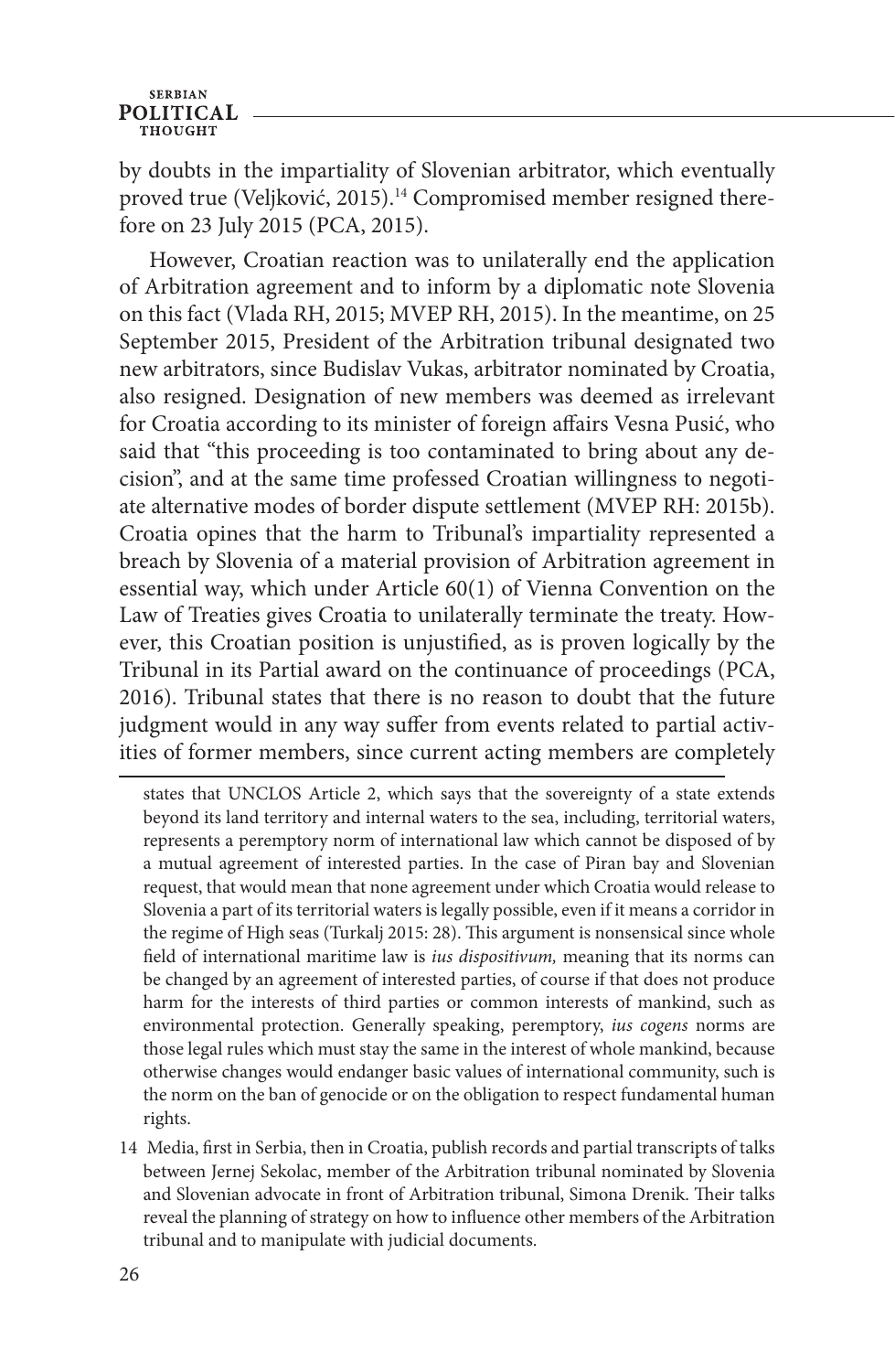new and independent. Right to a fair trial includes not only a right to independent and impartial trial, but a right to trial in due course. As long as the independent and impartial procedure of decision making is guaranteed, procedural equity requires the proceedings to continue, and not to be delayed interminably, since that would bear unpredictable consequences on the final settlement of dispute.

Therefore, Croatia has in several ways revealed a tendency to completely dominate this part of Adriatic. Firstly its nationalist parliamentary majority has behaved *mala fide* towards the already signed international agreement that guaranteed equitable settlement of dispute for Slovenia. Then its legal doctrine put itself in service of narrow state interests and allegedly proved through distorted and awkward legal interpretations international legal title for the dominance of Croatia in this region. Finally, the situation created after the Slovenian illegal interference in arbitral proceedings was used to sabotage whole procedure, probably bearing in mind the possibility of losing the case because of negative precedent jurisprudence. Now Croatia again mentions some international legal principles on the basis of which the bilateral negotiations should produce some solution. However, with regard to Croatian arguments, if the Piran bay would be divided according to median line, Slovenian territorial sea would stay enclosed between Italian and Croatian territorial waters, which would cripple the geostrategic position of Slovenia, pushing it backwards in a way towards the center of Alpine-Panonian belt and the Central European predominantly continental circle of countries. For the delimitation of Piran bay to be equitable, it must include designation of land border around the bay, especially at the mouth of river Dragonja, borders of territorial sea in the bay itself and the direct contact of Slovenian territorial sea with the High seas. Slovenian proposition, which is on the same line, accords with international jurisprudence and does not harm directly Croatia, since it would keep the direct maritime boundary with Italy, notwithstanding the cutting of the corridor.

### **Delimitation with Bosnia and Herzegovina**

Medieval Kingdom of Bosnia (1377–1463) used to have rather wide access to Adriatic Sea, from Split to today's Herceg-Novi, but later it diminished paralel with the rise of power of Venice (Matvejević 2007: 83. Bosnian and Herzegovian (BH) accesses to Adriatic Sea at the time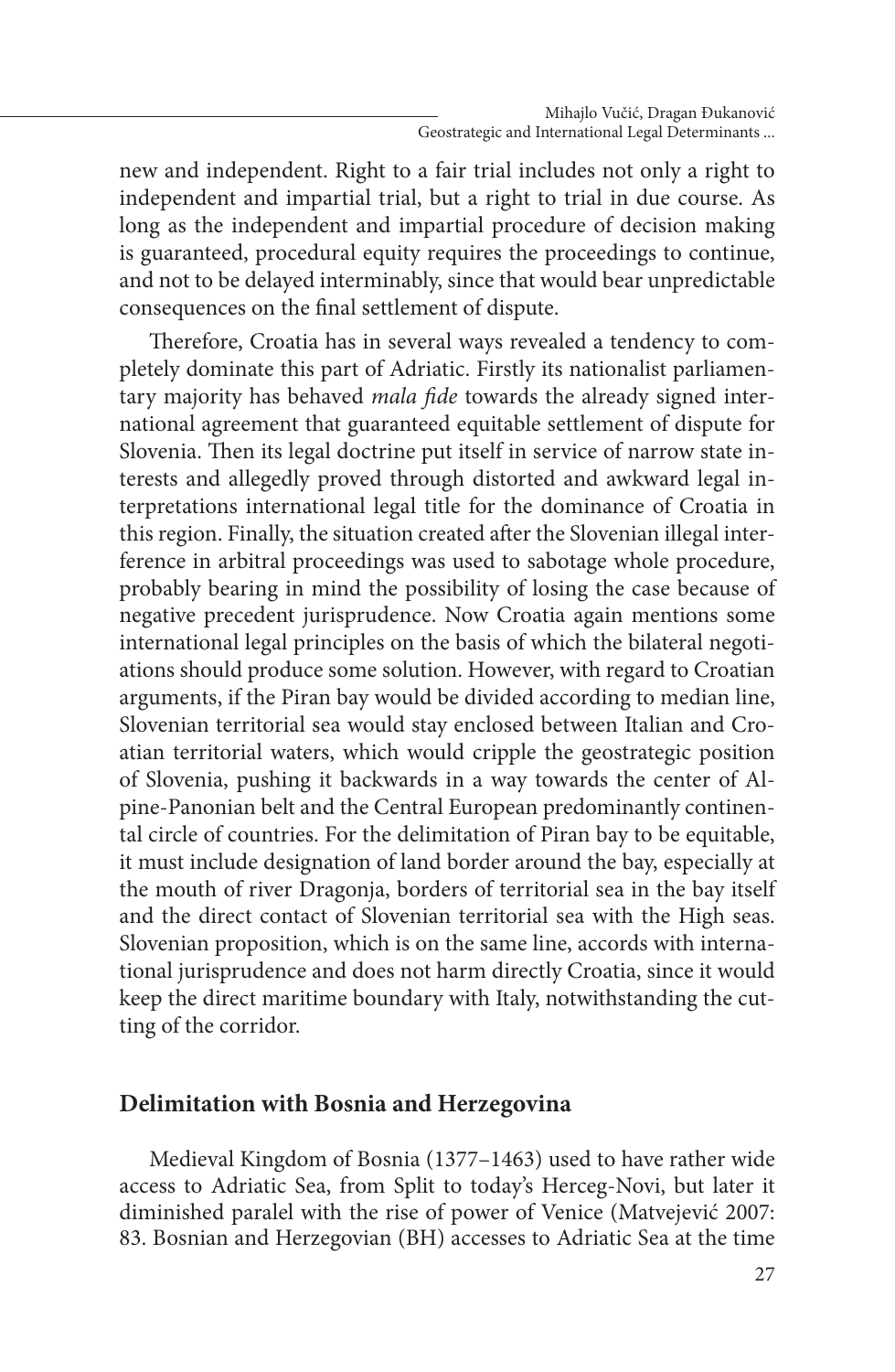### **SERBIAN POLITICAL**

of Ottoman Empire were down to two very narrow strips in the vicinity of city of Neum (Maloston bay) and at the mouth of river Sutorina in Boka Kotorska bay. It should be mentioned that both these strips were acquired by Bosnia under Ottoman occupation thanks to Republic of Dubrovnik in 1699. under the peace agreement of Sremski Karlovci, since this city state wanted to territorialy separate itself from Venice as a constant and aggressive hegemon in this part of the Adriatic, but also as an actor which could possibly destroy it (Imamović 1997: 296). These two strips were part of BH until the dissolution of Austria-Hungary at the end of 1918, and after the end of Second world war mouth of river Sutorina went to Montenegro. Although there existed an initiative of pro-Bosniak circles in Sarajevo to "give back" this part of coast to BH (Forum of Bosniak intellectuals, some members of Parliament for Social-Democratic party of BH etc.), due to inter-state agreement with Montenegro, signed in Vienna in 2015, border between two countries was definitely agreed upon and remained unchanged.15

On the other hand, Croatia has always tended to *de facto* disable the access of BH to High seas analogous to experience with Slovenia. Thus the Agreement on delimitation between BH and Croatia, signed in 1999, was never ratified, since Croatia put forward as disputed two islets – Great and Small Školj, as well as the tip of small peninsula of Klek (Ponta Kleka), which would additionaly cripple the geostrategic position of BH because the extremely tiny Neum bay would be under additional control of Croatia.16 This was later justified by the salvation of geographical maps from the period of existence of the Republic of Dubrovnik, although it was perfectly clear that "Avnoj" borders between former Yugoslav republics were completely different (Ćosić, Kapetanić,Vekarić 2012).

Therefore, it is not altogether clear why Croatia insists upon such a revision of the border which existed as administrative back in SFRY, having in mind that the municipality of Neum, as the only BH territory on the Adriatic is in fact ethnically predominantly Croatian (Agencija 2016: 62).17 Croatia permanently announces construction of the bridge Komarne-Pelješac, and some time in the past ideas on intro-

<sup>15</sup> Montenegrin assembly ratified this agreement by a special law at the end of December 2015, and the BH Presidency did the same in the middle of January 2016.

<sup>16 &</sup>quot;Ugovor o državnoj granici između Republike Hrvatske i Bosne i Hercegovine", 30. July 1999.

<sup>17</sup> According to census results in BH, held in second half of 2013, in the Neum municipality lives 4,653 people on the whole, 4,543 are Croatians, 53 Bosniak and 21 Serbs.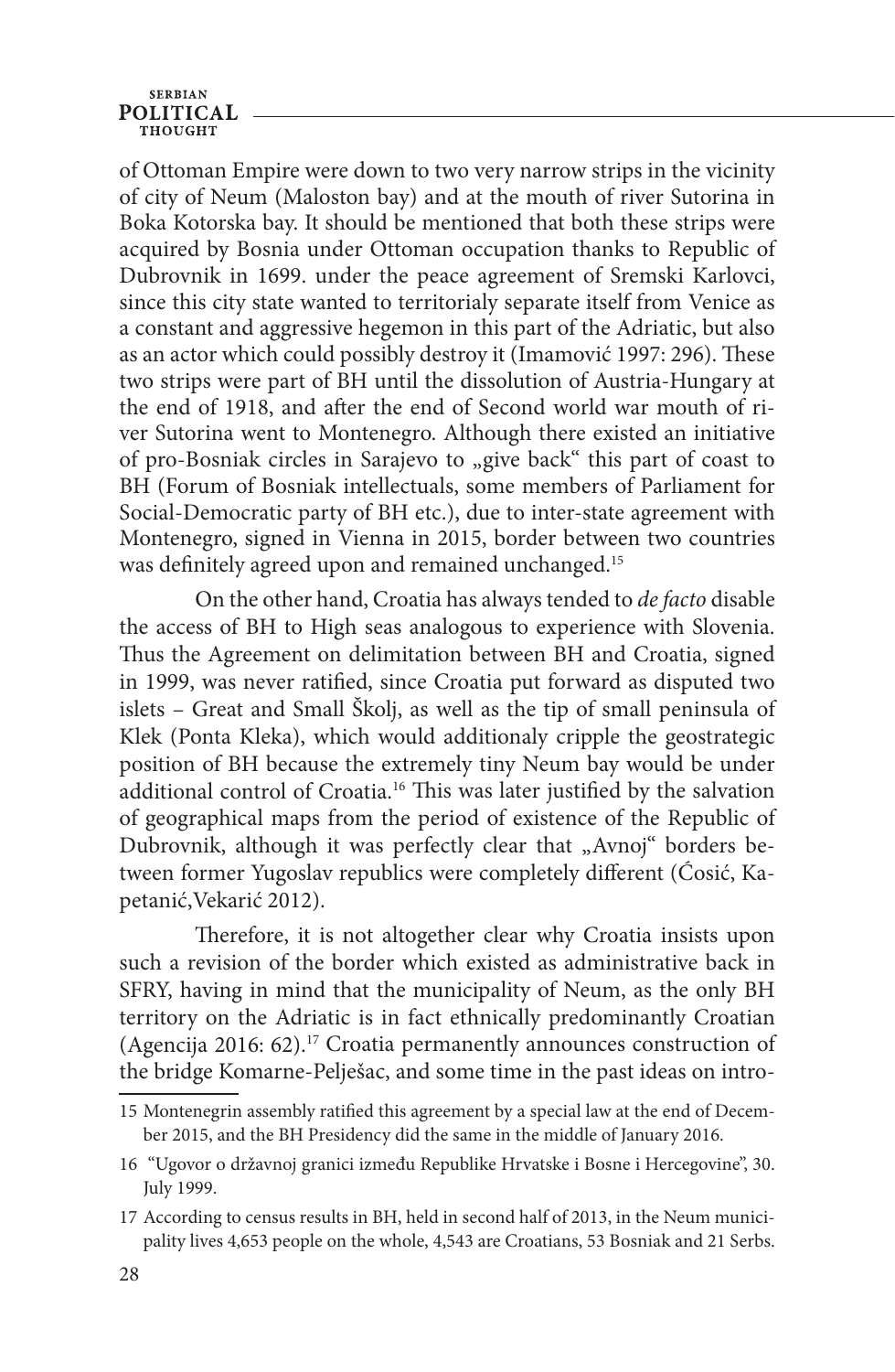duction of the hydroplane line were circled, as well as under-sea tunnel which would connect Croatian land with Pelješac peninsula and the southern part of country.<sup>18</sup> In this way BH would be geostrategically isolated additionaly from the Adriatic, since heavier shipping entrance and construction of potential commercial harbour would be hindered.

In this context of delimitation with BH on the Adriatic Sea Republic of Croatia calls upon historical criteria, which allegedly justify the revision of border in this region. The prospects of reaching compromise between authorities in Sarajevo and Zagreb over this issue are, it should be noted, quite meager, and it is equally difficult to predict that international arbitration would be a solution.

In the BH itself were present after independence various views on the status of its narrow access to the Adriatic sea. While the structures of Croatian community, and later Croatian Republic of Herceg-Bosna held this region from 1992-1994, later in the framework of Bosniak-Croatian Bh Federacy it went to the Hercegovina-Neretva canton. Serbian political representatives in BH rarely mentioned Neum and its hinterlands, however during the conflicts 1992-1995 they spoke of the need to create conditions for this entity to gain access to sea in the vicinity of Prevlaka peninsula at the south of Croatia. Nevertheless, Bosniak political elites during war denied the Stoltenberg plan from 1993 exactly because of the requested access to sea for the never formed so called Bosnian Republic inside the envisioned Union of Republics of BH. That transpired as one of the most pressing topics during Bosniak assembly at the end of August 1993. On this meeting lot was spoken on Neum and the prospects for the predominantly Bosniak Bosnian Republic to gain access to the sea wide about one third of complete BH access to Adriatic (Owen-Stoltenberg, 1993).<sup>19</sup> Not surprisingly, Croatian side denied this solution as well.

Today this issue is sometimes pulled from under the radar during the talks on the necessity for constitutional reform and territorial reorgani-

<sup>18</sup> "Za Pelješki most potrebno 430 miliona eura", *Al Jazeera Balkans*, Sarajevo, 16. February 2017. Internet: http://balkans.aljazeera.net/vijesti/za-peljeski-most-potrebno-430-miliona-eura, 22/02/2017.

<sup>19</sup> Citation – *"Between Croatian and Muslim side on the establishment of the access to sea for the republic with Muslim majority, through the republic with Croatian majority via road under the administration of a special body from Poplat to Neum, and for the republic with Muslim majority to keep the territory on the Adriatic coast, on the peninsula of Kosa (Klek) and for the establishement of joint administration of two republics for the development of touristic economy in this region".*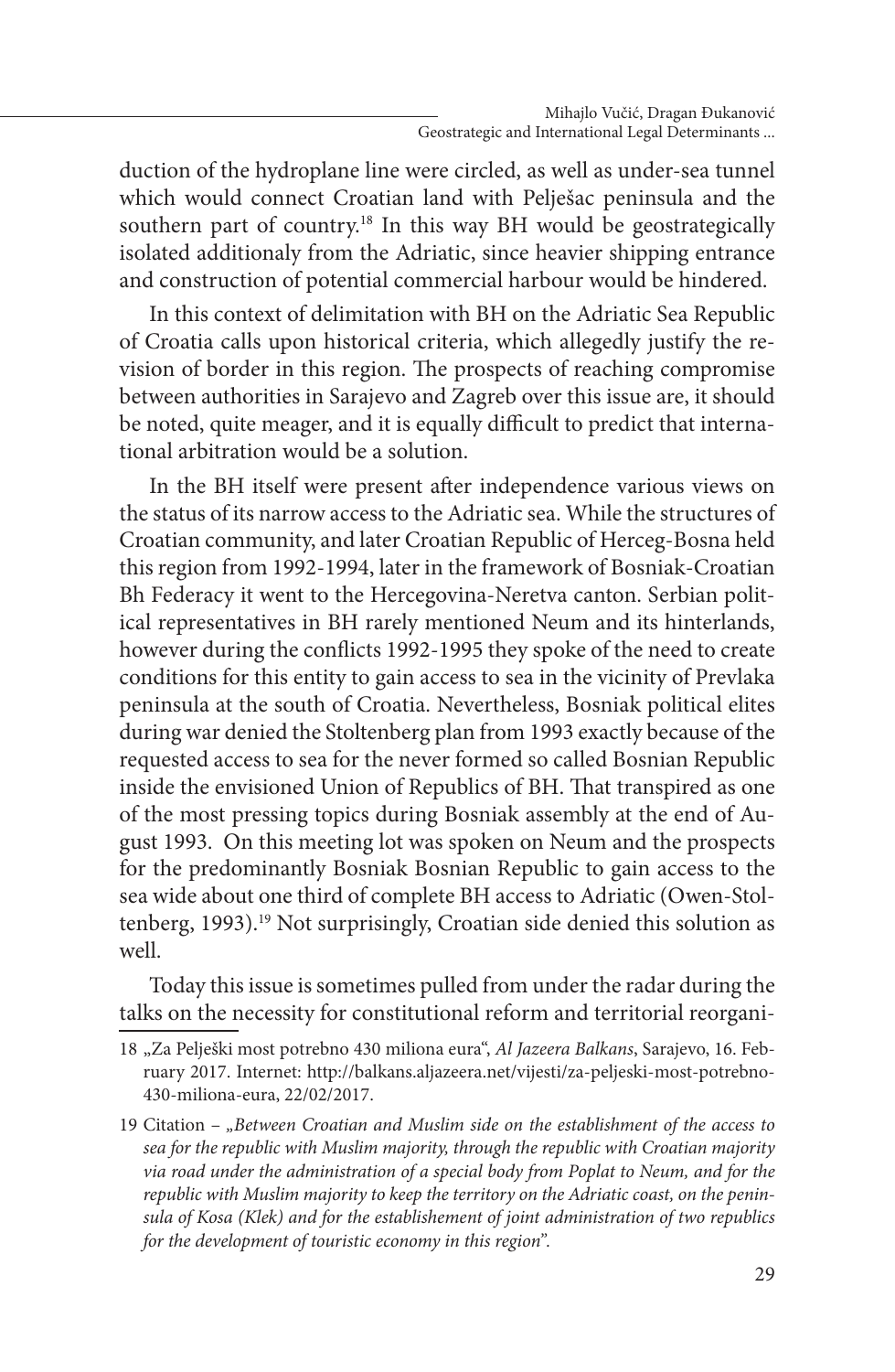#### **SERBIAN POLITICAL** тнопсит

sation of BH. In this aspect, Bosniak side often mentions and insists on the unity of the city of Mostar, together with the strengthening of their influence in the town of Stolac, which represents an important strategic point for further convergence to the Adriatic coast. Similar plan is put forward in the book "Strategic Depth" by a former Turkish foreign minister Ahmet Davutoglu, who relates that for Bosniaks in BH is essential to conquer wider region og Mostar, for the purposes of convergence to the Adriatic Sea (Davutoglu 2014: 283-284). Pro-Bosniak media introduced to public discourse in late 2016. the idea of certain "American NGO's" to establish a Stolac-Neum district. This was in fact a reaction to failed elections in Stoc and the vicinity during 2016, when even physical clashes occured between the supporters of Bosniak and Croatian political parties. On the other hand, initiatives for the formation of Croatian entity, to which Neum would certainly belong inside a federal BH, are getting stronger as years pass (Đukanović 2015: 127–150).

Based on these reasons the continuance of daily political and geostrategic "games" between Bosnian and Croatian political elites in BH over this issue is to be expected. Some attempts for BH entity Republic of Srpska to gain access to sea on the south of Konavle (Cape Oštra and Prevlaka), relict of war-time ideas, never realised and it seems its authorities never seriously considered attempts to "return" mouth of the river Sutorina during 2014-2015 to the BH fold (Owen-Stoltenberg, 1993).<sup>20</sup>

### **Delimitation with Montenegro – Case of Prevlaka**

Montenegro has, historically speaking, relatively late gained access to Adriatic Sea, in fact in 1878 with the entry into Bar and Ulcinj. Although there were during the XIX century several attempts of Montenegro to "clim down" to Boka, they were short-lied and ended in failure (Andrijašević 2006: 135).21 Not before the end of Second World War did

<sup>20</sup> Citation from Stoltenberg plan for BH of 1993 – *"As soon as relations between Republic of Croatia and Federal Republic of Yugoslavia (Serbia and Montenegro) normalize, a treaty on the exchange of territories will be made in which would participate Union of Republics of BH and in which due considerations of strategic guarantees for Dubrovnik and strategic importance of Prevlaka for Bay of Kotor would be recognized, need of the Serbian majority republic for access to sea in the region of Cape Oštro and Molunt and need of Republic of Croatia to be compensated so as not to lose any territory"*.

<sup>21</sup> During 1813 Montenegrin arc-bishop Petar I Petrović-Njegoš conquered the whole of the bay, taking over from the French, but after the Vienna congress of 1814 this region went to Austria.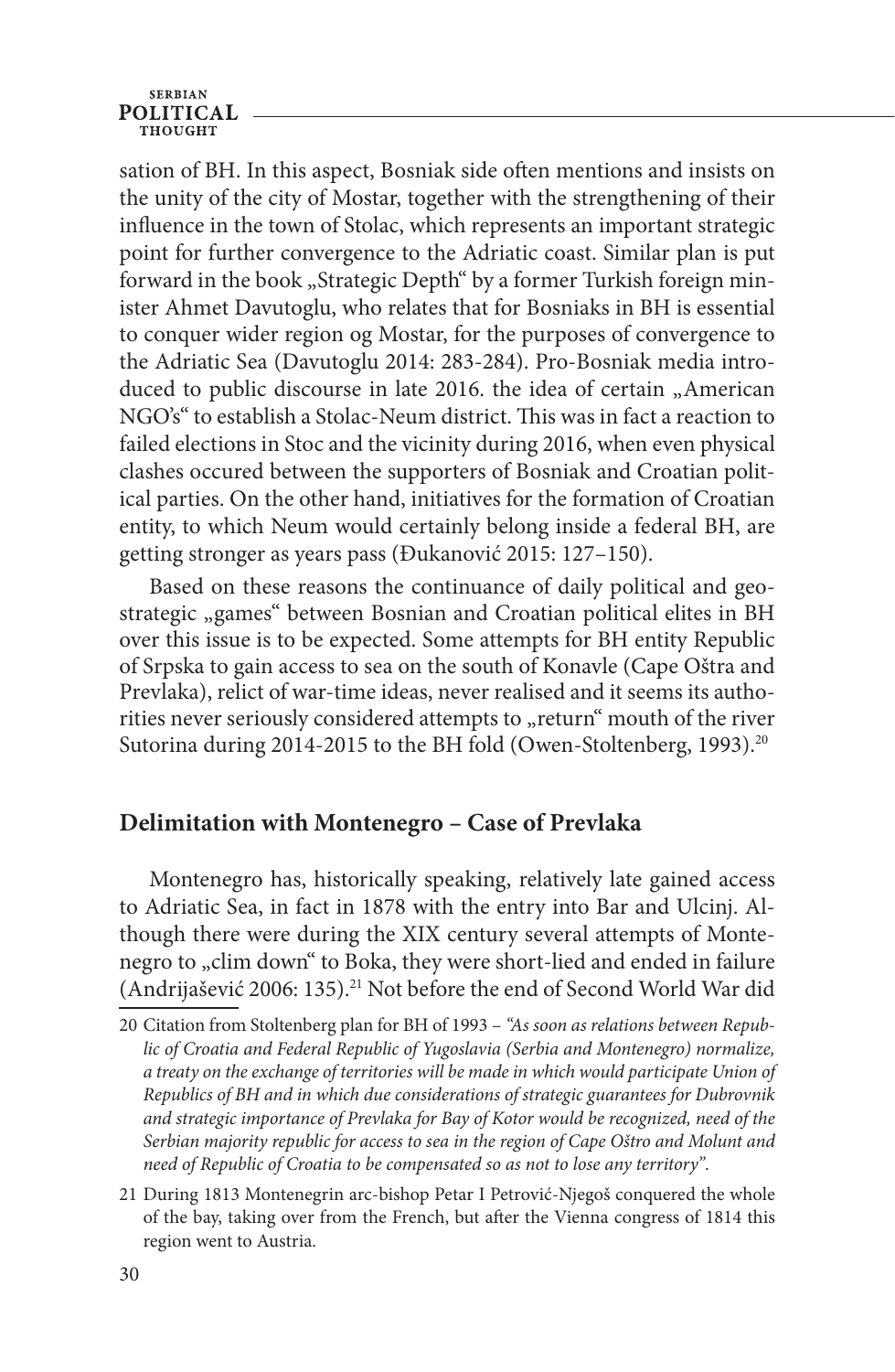this former Yugoslav republic acquire Boka Kotorska and Budva, thanks to the strong influence of Montenegrin cadres, especially Milovan Đilas, inside the Communist party of Yugoslavia (Juhas 2009: 207-208).<sup>22</sup>

Breakup of Yugoslavia opened in a hard way the issue of Prevlaka peninsula at the entrance to Boka Kotorska bay, which formerly belonged to Republic of Dubrovnik, and in the framework of so called Second Yugoslavia to Croatian federal unit. Due to its strategic position former Yugoslav People's army (JNA) held under its control this peninsula until the arrival of observer mission of the UN in October 1992 (*United Nations Mission of Observers on Prevlaka – UNMOP*).

At the end of a ten-year mandate of UN mission on Prevlaka, in 2002, after several months of consultations between the authorities of the then Federal Republic of Yugoslavia and the Republic of Croatia, the Protocol on the provisory regime on the southern border was concluded, an international treaty which is still in the phase of provisional application. Both parties undertook in it with the aim of peace and stability in this part of Europe and according to the Protocol on the principles of identification – designation of the state boundary, to apply its provisions until the conclusion on the Treaty on state boundary (Dimitrijević 2003: 367). The second mentioned Protocol is the work of a mixed commission created by two states with a task to prepare a treaty with the description of the border line (among others the disputed border line between former FRY and Croatia on the Danube, border which is still an opened issue between Republic of Serbia and Croatia), however, until the present day the Commision has not published any official information on the delimitation results (Dimitrijević 2012: 1-22). Land region of Prevlaka was demilitarised under the provisionary Protocol and jurisdiction over the peninsula was divided between the northern (Montenegrin) and southwestern (Croatian part). In the maritime area partial demilitarisation was also agreed, and provisionary division on the basis of international law principles codified in Article 10 UNCLOS.

For the thesis which we pursue in this article it is relevant that Croatia relies in this dispute on arguments which are modelled analogous to the dispute on Piran bay on strict application of international legal rules

<sup>22</sup> Citation – *"During the delimitation of internal borders the commission which was presided by Milovan Đilas generally followed historically established republican and regional borders and in some cases they were, as in the example of the accession of Eastern Srem to Vojvodina and Komor Bay to Montenegro, modified on the ethnic principle".*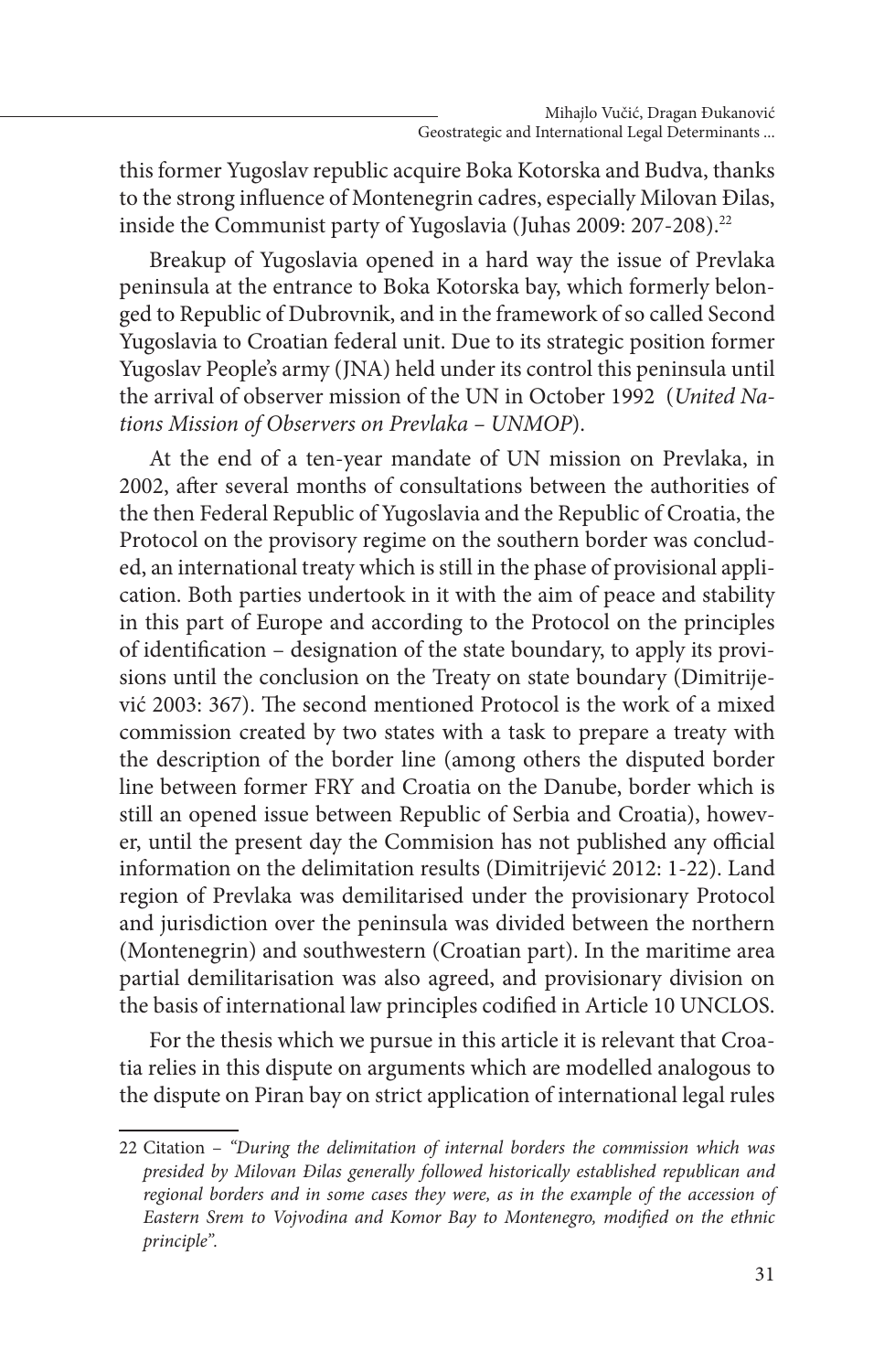#### **SERBIAN POLITICAL** тнопент

that would no doubt create unequitable delimitation solutions, with the aim of acquiring a position of strategical dominance over its Adriatic neighbors. Namely, Croatia insists that Prevlaka is a part of its territory and on this basis and under the median line principle, requests half the entrance into the bay (Čolović 2014: 47). Montenegro, on the other hand, has effectively controlled Prevlaka on the whole until the conclusion of the provisory Protocol. Decision of the Badinter commission that in delimitation a valid principle is that no one can enjoy sovereignty and authority on the part on which it did not do the same at the moment of dissolution of former state is also on Montenegro's side. In Boka Kotorska bay, which actually includes the disputed region of Prevlaka, army was always present, and inside the bay, civil jurisdiction was conducted by Montenegrin organs and Harbor master of Kotor, Zelenika, Herceg Novi, as well as Montenegrin police, a fact that is not disputed (Čolović 2014: 48). To Montenegro authority over Boka Kotorska bay is a question of supreme national interest, even if the military and strategic value of Prevlaka is neglected. Delimitation under Croatian proposition would give to Croatia half the entrance to Boka, while Montenegro would in that case get the shallower part, therefore rendering the entrance of heavier shipping in the bay impossible (Čolović 2014).<sup>23</sup>

Maritime border between Croatia and Montenegro is still undefined definitely, and due to geostrategic position of Prevlaka Croatia has *de facto* option of surveillance of great part of Montenegrin coast, primarily Boka Kotorska bay (87 from 293 km on the whole). However, after the independence of Montenegro in 2006 the issue of Prevlaka is no longer high on the agenda of neighbor issues, so we can conclude that on this question much more insistent was the federal administration of FRY, or State Union of Serbia and Montenegro (Krcić 2016).

Therefore, the status of Montenegrin territorial waters in the Prevlaka region is still in dispute. On Croatian issues of geographical maps, especially after 2003, after the establishment of *Protected environmental-fisheries belt* (ZERP), it became clear that differences over the border are much larger than it appeared before  $(D.\check{S}, 2014).<sup>24</sup>$  Croatian political elites have regarded Boka Kotorska as a part of Croatian lands

<sup>23</sup> Author cites sources from daily newspaper "Free Dalmatia" (Slobodna Dalmacija) which with unconcealed wishes expect such, for its neighbor extremely inadequate solution.

<sup>24</sup> See in this context the "Decision on the extension of jurisdiction of Republic of Croatia in the Adriatic Sea", Croatian Parliament, 3. listopad 2003. *Narodne novine*, br. 157/2003.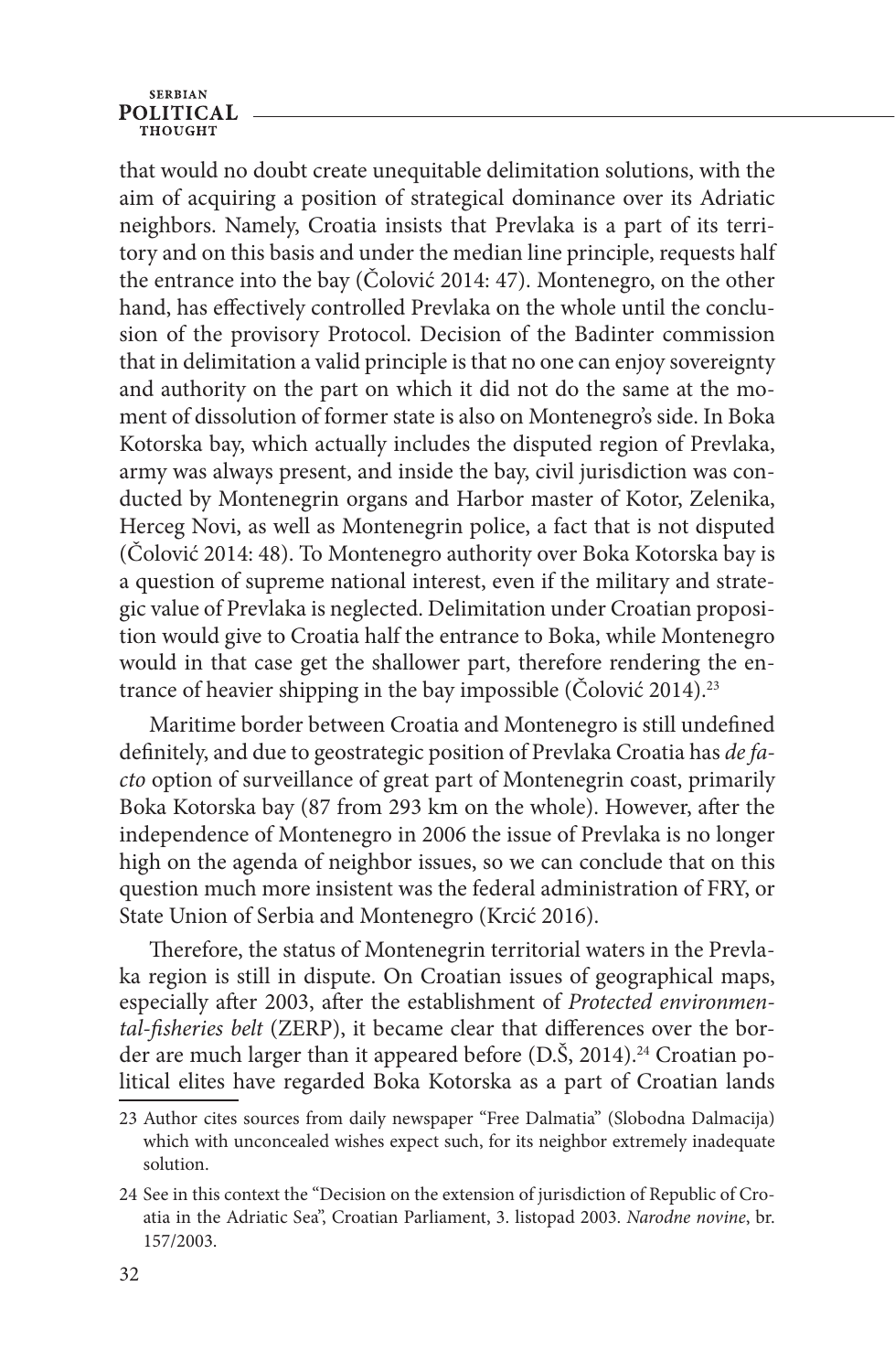during XIX but also XX century, calling it a "Bay of Croatian Saints" and over-emphasising the number of ethnical Croats in this part of Montenegro. $25$  Today, however, Croatian minority in Montenegro primarily lives in Boka Kotoska and has the opportunity to use all its constitutional and legal rights (I.O. 2016).

During the past two and a half decades there existed various ideas concerning the status of Prevlaka. On the one hand, during last decade ideas were developed on the construction of special tourist capacities, while more radical ideas reccomended mining and complete destruction of this peninsula. During 2015 options were considered to open on Prevlaka a special relief center for refugees on the Balkan route, in the context of still persistent migrant crisis. However, during 2014 some attempts were made by Croatian authorities to research oil and gas fields in this region, but this provoked some rhetorical skirmishes between Podgorica and Zagreb (V.K. 2014).

### **Conclusion**

The obvious tendency of official Zagreb is to, after the end of SFRY dissolution process, fully dominate the Eastern coast of Adriatic Sea. In this context three neuralgic points of delimitation on Adriatic Sea have appeared (with Slovenia – Piran bay, BH – Maloston bay and with Montenegro- Prevlaka peninsula). This strengthening of its own geostrategic position by Croatia is followed by objective dimunution of relevancy of the position of its Adriatic neighbors.

Although the aim of all countries in the Eastern Adriatic is full integration in European Union and NATO, it is obvious that the fact that Croatia and Slovenia are members of these organizations did not matter when it comes to this policy of official Zagreb. Therefore, continuity of relations with Slovenia, Montenegro and BH in view of maritime delimitation is ever present. The possible future entrance of Montenegro into NATO would surely fail to relax its relations with Croatia when the delimitation at the entrance to Boka Kotorska bay is in question.

Besides, some potential issues of strengthening of other actors in Adriatic region are popping up, namely Russia and Turkey. Namely, Russia has several times in the past shown its strong interest for the en-

<sup>25</sup> Roman Catholic church emphasizes that holy Leopold Mandić, Holy Ozana and Gracija Kotorski hail from this region. Anyway, in this region live around 4,5000 ethnic Croats from altogether 6,000 that live in Montenegro.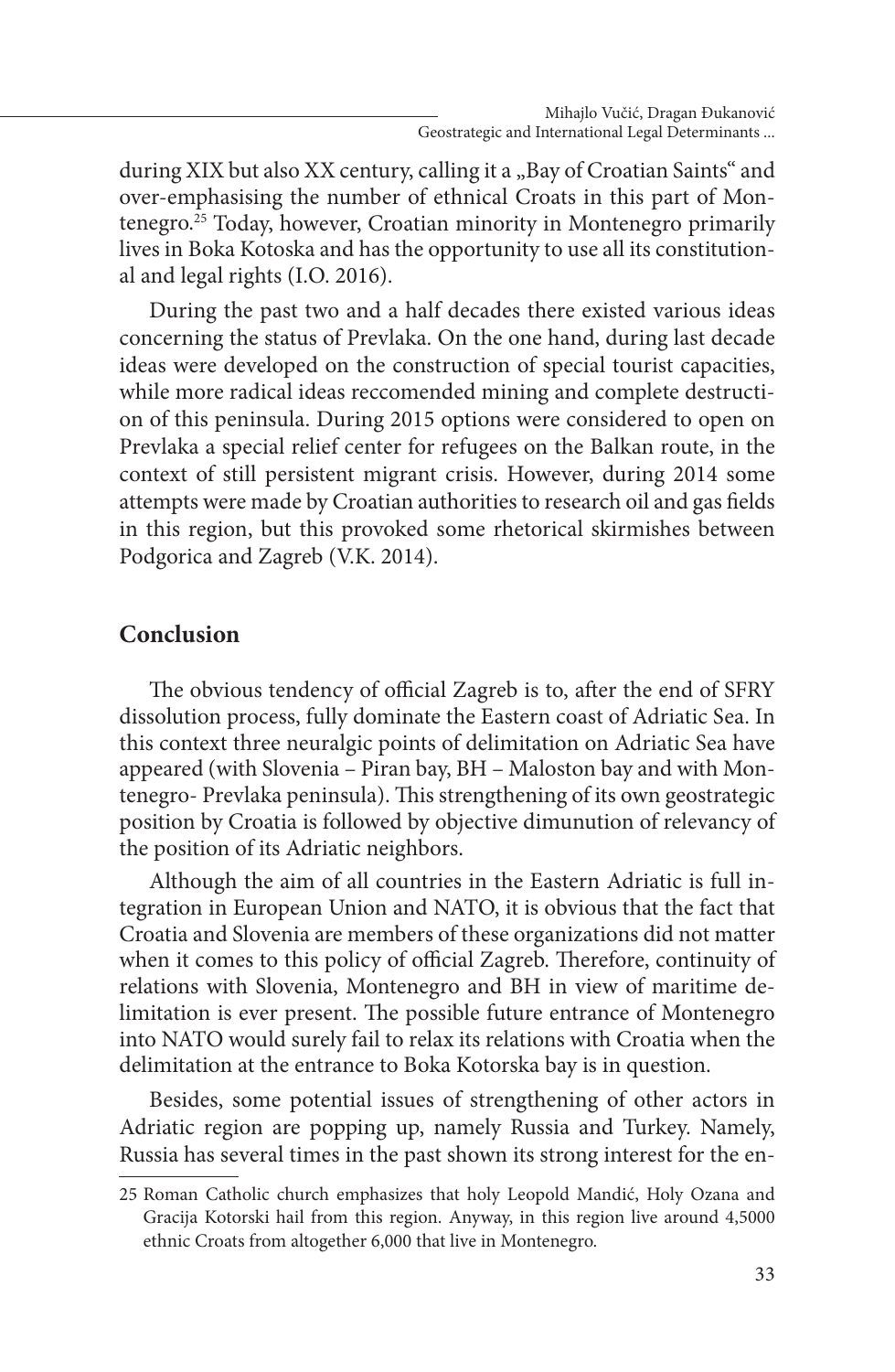hancement of its own role on Montenegrin coast, which was proven by the influx of Russian capital, especially in Budva and vicinity, and even some ideas circled about the Russian offer to buy a controlling package of Bar Harbor shares (Đukanović 2016: 43-48).

However, the entry of Montenegro into NATO will transform these plans and actually fulfill the so called Mediteranean NATO dimension, in fact its objective dominance on the northern Mediteranean fringes. At the beginning of February 2017 inside NATO structures was formed the Adriatic Trilateral, which assembles Croatia, Montenegro and Albania with the aim of enhancing security and economic cooperation components.

How sensitive is the issue of influence of others, non-EU actors on the eastern coast of Adriatic Sea is shown by malcontent reaction of local citizenry in the BH coastal town of Neum, during the attempt of two military ships of armed forces of Republic of Turkey to sail into it, back in 2007, and again in the middle of 2014 (Mustajbegović 2017). This provoked different reactions inside among three nations divided central BH institutions, which actually further illustrates the sensitivity of various international influences at the eastern coast of the Adriatic sea.

### **Bibliography:**

- Agencija za statistiku Bosne i Hercegovine (2016), *Popis stanovništva, domaćinstava i stanova u Bosni i Hercegovini, 2013. – rezultati popisa,* Sarajevo.
- Andrijašević Ž. (2015) "*Istorija Crne Gore (od najstarijih vremena do 2006. godine)"*, Podgorica: Atlas fondacija.
- Avbelj M, Černič J.L. (2007) "The Conundrum of the Piran Bay: Slovenia v. Croatia—The Case of Maritime Delimitation", in *Journal Of International Law & Policy*, 5: pp. 1-18.
- Caflisch L. (1997), "Maritime Boundaries, Delimitation", in *Encyclopedia of International Law*, vol. III, Hague: North-Holland: pp. 300-322.
- Conference on Yugoslavia, Arbitration Commission, Opinion No. 3, Jan. 11, 1992, 31 ILM 1488.
- Ćosić S. Kapetanić N. Vekarić N. (2012) "*Prijevara ili zabluda? Problem granice na području poluotoka Kleka"*, Dubrovnik: Vlastita naklada Nenada Vekarića.
- Čolović V. (2014) "Teritorijalni sporovi u zemljama Evropske unije", in: *Godišnjak Fakulteta pravnih nauka*, 4(4): pp. 38-53.
- Davutoglu A. (2014) "*Strategijska dubina: Međunarodni položaj Turske"*, Beograd: JP "Službeni glasnik".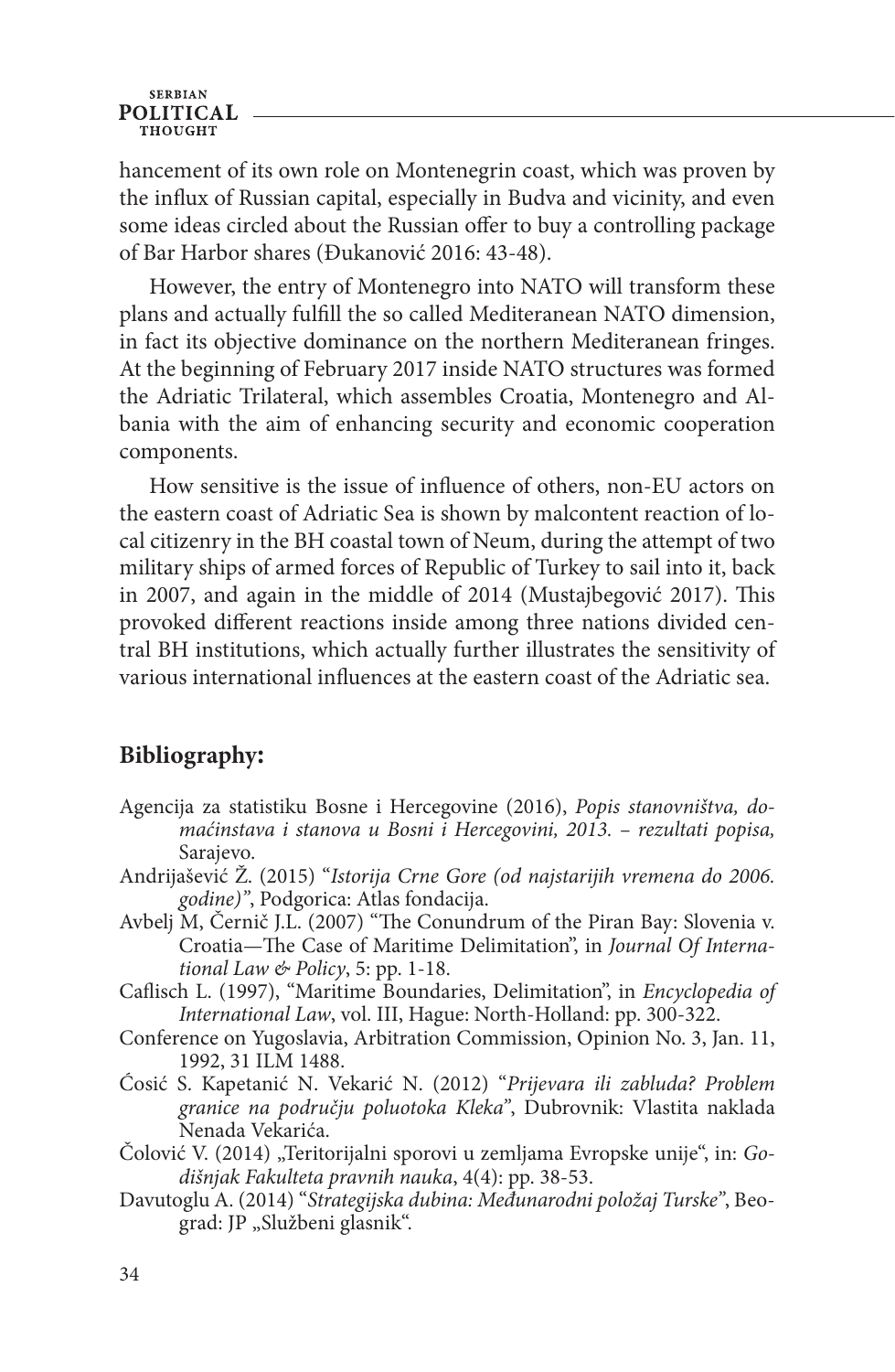- Degan V. (2011) "*Međunarodno pravo"*, Zagreb: Školska knjiga.
- Dimitrijević D. (2003) "Međunarodnopravni tretman graničnih sporova na prostoru bivše Jugoslavije", in: *Međunarodni problemi*, 55(3-4): pp. 354-373.

Dimitrijević D. (2012) "Pitanje granice između Srbije i Hrvatske na Dunavu*",*  in*: Megatrend revija*, 9(3): pp. 1-22.

- Deklaracija o međudržavnim odnosima između Republike Hrvatske i Republike Slovenije, *Narodne novine*, br. 32/99, str. 1089-90.
- D. Š. (2014). Crnogorcima sporne naše karte: Prejudicirate granicu, *Dnevnik*, Zagreb, 5. april 2014. [online] Available at: http://dnevnik. hr/vijesti/hrvatska/crna-gora-hrvatske-karte-prejudiciraju-granicu-kod-prevlake---330432.html. [Accessed 20 February 2017].
- Đukanović D. (2016) "*Balkan na posthladnoratovskom raskršću"*, Beograd: Institut za međunarodnu politiku i privredu, JP "Službeni glasnik".
- Đukanović D. (2015) "Obrisi nastanka trećeg (hrvatskog) entiteta u Bosni i Hercegovini: stavovi lokalnih aktera, SAD i EU", in: *Nacionalni interes*, 22(1): pp. 127-150.
- Imamović M. (1997) "*Historija Bošnjaka"*, Sarajevo: Bošnjačka zajednica kulture "Preporod".
- International Court of Justice, *North Sea Continental Shelf (F.R.G. v. Den./ F.R.G. v. Neth.)*, Judgment, 1969 I.C.J. 3, 53.
- International Court of Justice, *Continental Shelf (Tunis. v. Libya)*, Judgment, 1982 I.C.J. 18, 41.
- International Court of Justice, *Continental Shelf (Libya v.Malta)*, Judgment, 1985 I.C.J. 13, 22.
- I.O. (2016). Hrvatski ministar Miro Kovač u Kotoru 'Hrvati Crne Gore naše bogatstvo', *Boka News*, 19. februar 2016. [online] Available at: http:// www.bokanews.me/featured/27108/, [Accessed 20 February 2017].
- Juhas J. (2013). "Prva decenija Titove Jugoslavije", in: Sajti Enikő A. Juhász J. Molnár T. (eds.) *"A titói rendszer megszilárdulása a Tisza mentén 1945–1955 - A Titói Jugoszlávia levéltári forrásai 4"*, Zenta-Szeged: Mellékletek. pp. 207-208.
- Krcić E. (2016) Spor Crne Gore i Hrvatske: Dogovor ili međunarodni sud, Radio Slobodna Evropa – Balkanski servis, Prag, 6. maj 2016. [online] Available at: http://www.slobodnaevropa.org/a/spor-crne-gore-i-hrvatske-dogovor-ili-medjunarodni-sud/27719767.html, [Accessed 20 February 2017].
- Kulović A. (2016) "Komparativna geopolitika mora slučaj Hrvatska", in: *Politička misao*, 53(1): pp. 14–20.
- Matvejević Predrag, *Mediteranski brevijar*, VBZ, Zagreb, 2007.
- Ministarstvo vanjskih i evropskih poslova RH (2015a), diplomatic note, [online]. Available at: http://www.mvep.hr/files/file/dokumenti/arbitraza/ hr/150820-note-verbale-no-3303-2015-(to-the-republic-of-slovenia). pdf, [Accessed 20 February 2017].
- Ministarstvo vanjskih i evropskih poslova RH (2015b), Priopćenje, [online]. Available at: http://www.mvep.hr/hr/mediji/priopcenja/,25482.html, [Accessed 20 February 2017].